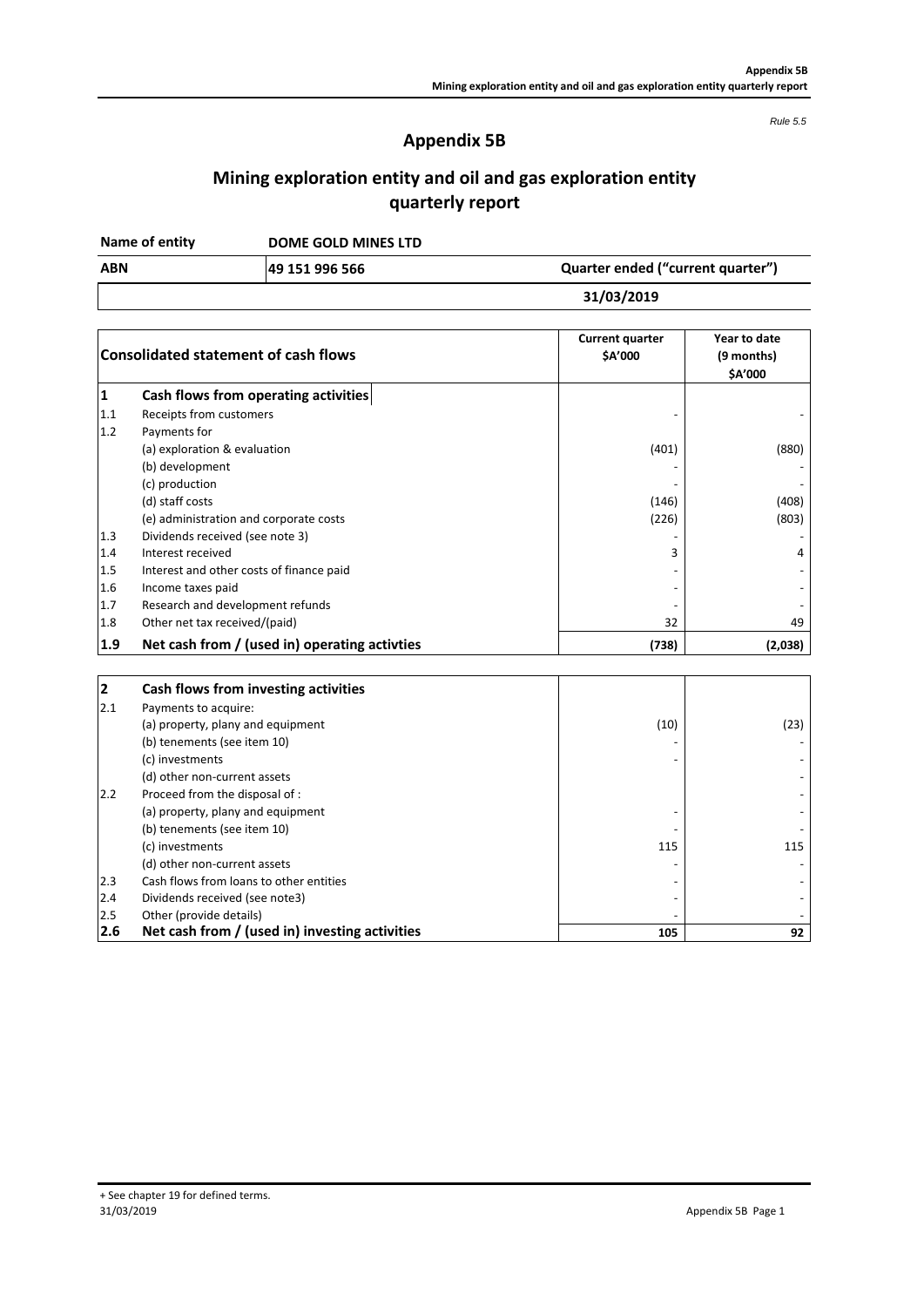|       | <b>Consolidated statement of cash flows</b>                                | <b>Current quarter</b><br>\$A'000 | Year to date<br>(9 months)<br>\$A'000 |
|-------|----------------------------------------------------------------------------|-----------------------------------|---------------------------------------|
| 3     | Cash flows from financing activities                                       |                                   |                                       |
| 3.1   | Proceeds from issues of shares                                             |                                   | 850                                   |
| 3.2   | Proceeds from issues of convertible notes                                  |                                   |                                       |
| 3.3   | Proceeds from exercise of share options                                    |                                   |                                       |
| 3.4   | Transaction costs related to issue of shares, convertible notes or options |                                   |                                       |
| $3.5$ | Proceeds from borrowings                                                   | 250                               | 500                                   |
| 3.6   | Repayment of borrowings                                                    |                                   | (45)                                  |
| 3.7   | Transaction costs related to loans and borrowings                          |                                   |                                       |
| 3.8   | Dividends paid                                                             |                                   |                                       |
| 3.9   | Other - issue expenses paid                                                | (5)                               | (110)                                 |
|       | Other - funds received on trust                                            | 120                               | 120                                   |
| 3.10  | Net cash from / (used in) financing activities                             | 365                               | 1,315                                 |

| 14            | Net increase/ (decrease) in cash and cash equivalents for the<br>period |        |         |
|---------------|-------------------------------------------------------------------------|--------|---------|
| 4.1           | Cash and cash equivalents at beginning of period                        | 642    | 1,005   |
| 14.2          | Net cash from / (used in) operating activities (item 1.9 above)         | (738)  | (2,038) |
| $ 4.3\rangle$ | Net cash from / (used in) investing activities (item 2.6 above)         | 105    | 92      |
| 4.4           | Net cash from / (used in) financing activities (item 3.10above)         | 365    | 1,315   |
| 14.5          | Effect of movement in exchange rates on cash held                       | (0)    | (0)     |
| 14.6          | Cash and cash equivalent at end of period                               | $374*$ | 374     |

\*Following the end of the March 2019 quarter, the Company raised \$122k.

| 15   | Reconciliation of cash and cash equivalent                     | <b>Current quarter</b><br><b>SA'000</b> | <b>Previous quarter</b><br><b>SA'000</b> |
|------|----------------------------------------------------------------|-----------------------------------------|------------------------------------------|
| 15.1 | <b>Bank balances</b>                                           | 257                                     | 40                                       |
| 15.2 | Call deposits                                                  | 117                                     | 602                                      |
| 5.3  | Bank overdrafts                                                |                                         |                                          |
| 5.4  | Other (provide details)                                        |                                         |                                          |
| 5.5  | Cash and cash equivalents at end of quarter (should equal item |                                         |                                          |
|      | 4.6 above)                                                     | 374                                     | 642                                      |

| 6   | Payments to directors of the entity and their associates                                              |    |
|-----|-------------------------------------------------------------------------------------------------------|----|
| 6.1 | Aggregate amount of payments to these parties included in item 1.2                                    | 36 |
| 6.2 | Aggregate amount of repayment of borrowings to these parties included in item 3.6                     |    |
| 6.3 | Included below any explanation necessary to understand the transactions included in items 6.1 and 6.2 |    |
|     |                                                                                                       |    |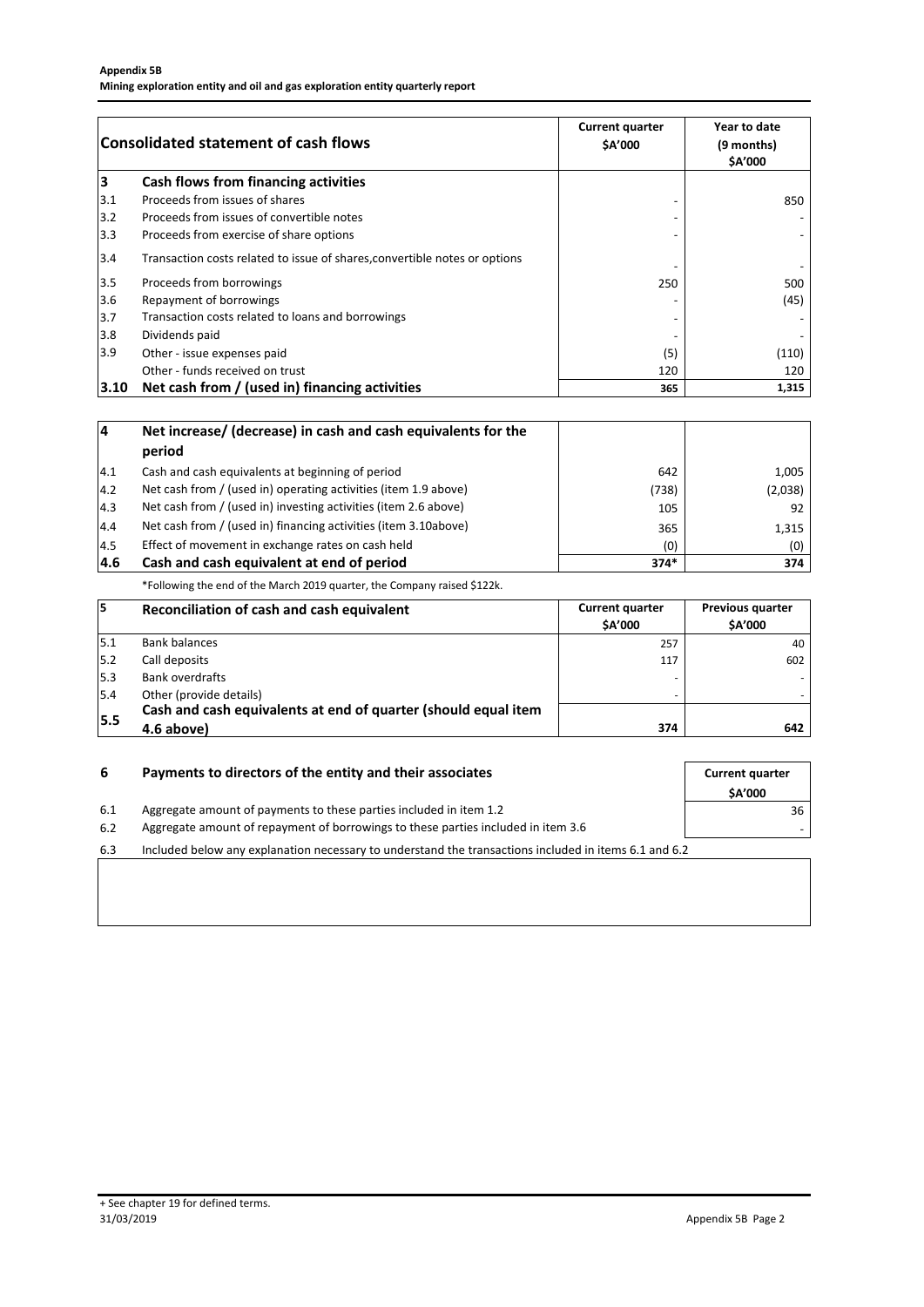### **Payments to related entities of the entity and their associates The Summan Summan Current quarter**

# 7.1 Aggregate amount of payments to these parties included in item 1.2<br>7.2 Aggregate amount of cash flow from loans to these parties included

**\$A'000**

## 7.2 - Aggregate amount of cash flow from loans to these parties included in item 2.3

7.3 Included below any explanation necessary to understand the transactions included in items 7.1 and 7.2

| 8   | <b>Financing facilities available</b>                          | <b>Total facility amount</b> | Amount drawn                    |
|-----|----------------------------------------------------------------|------------------------------|---------------------------------|
|     | Add notes as necessary for an understanding of<br>the position | at quarter end<br>\$A'000    | at quarter end<br><b>SA'000</b> |
| 8.1 | Loan facilities                                                | 5.100                        | 929                             |
| 8.2 | Credit standby arrangements                                    |                              |                                 |
| 8.3 | Other (please specify)                                         | -                            |                                 |
| 8.4 |                                                                |                              |                                 |

Included below a description of each facility above, including the lender, interest rate and whether it is secured or unsecured. If any additional facilities have been entered into or are proposed to be entered into after quarter end, include details of those facilities as well.

Lender: Luxury Enterprises Ltd 5% unsecured loan \$1m loan facility Lender: Tiger Ten Investment Ltd 5% unsecured loan \$3.5m loan facility Lender: Mr Tadao Tsubata 5% unsecured loan \$100k loan facility Lender: Fleet Market Investments Pty ltd 10% unsecured loan \$500k loan facility

| 19            | <b>Estimated Cash outflow for next quarter</b> | <b>SA'000</b> |
|---------------|------------------------------------------------|---------------|
| 19.1          | Exploration and evaluation                     | 60            |
| $ 9.2\rangle$ | Development                                    |               |
| 9.3           | Production                                     |               |
| 9.4           | Staff costs                                    | 120           |
| 9.5           | Administration and corporate costs             | 150           |
| 9.6           | Other (provide details if material)            |               |
| 9.7           | <b>Total estimated cash outflow</b>            | 330           |